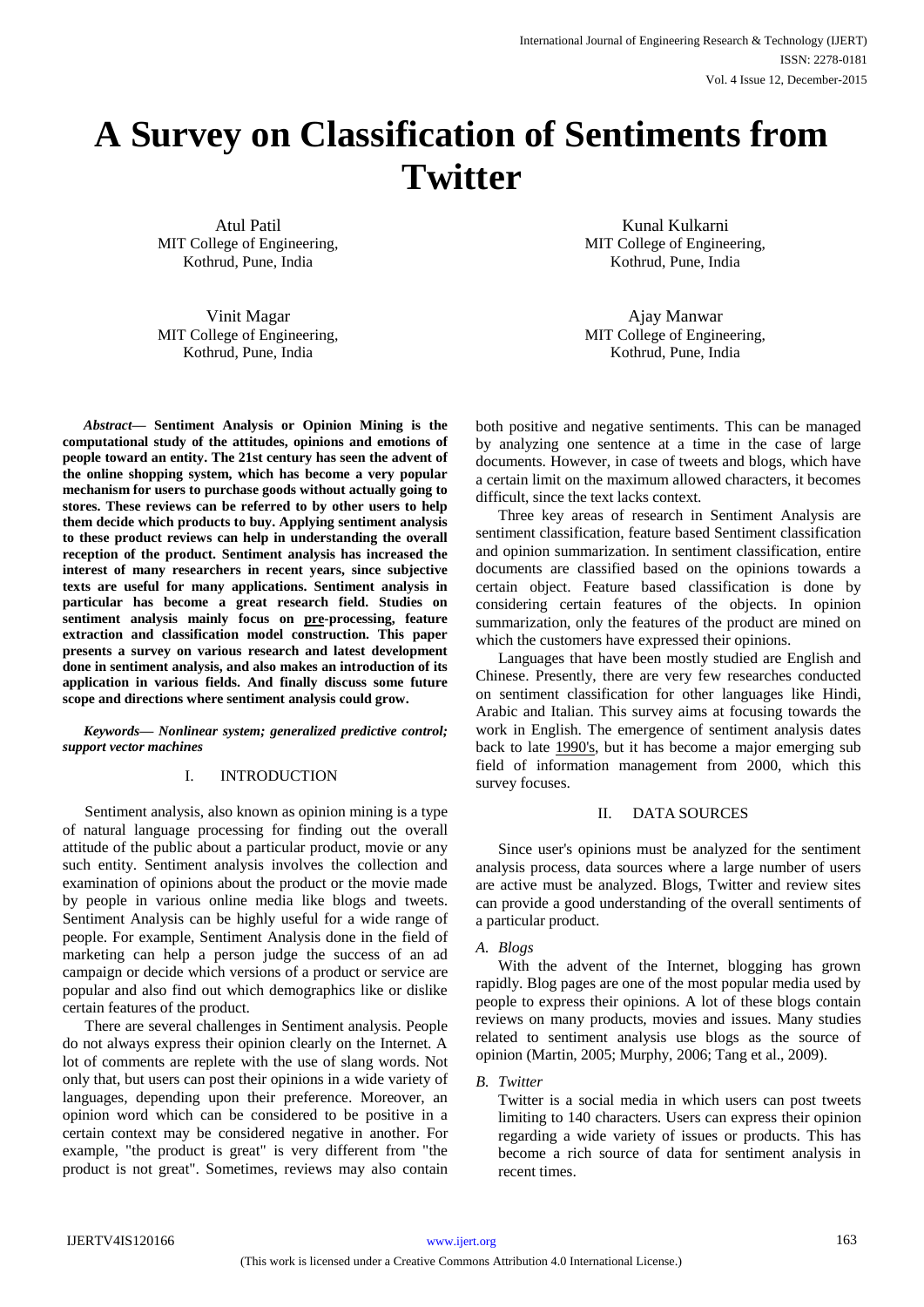## *C. Review Sites*

Opinions of others can be important factors in helping a customer decide whether to buy a product or not. In majority of the studies, the data is collected from websites like www.amazon.com for product reviews, www.yelp.com for restaurant reviews and www.reviewcentre.com, again for product reviews.

### III. RELATED WORK

Sentiment Analysis has been described as a Natural Language Processing task at many levels of granularity. Starting out from being mapped into a document level classification task[10], then applied sentence level and phrase level classification.

### *A. Data Gathering*

Extraction of tweets is done by retrieving data related to the target, by going through the whole dataset and extract all the tweets which contain the keywords of the target[8]. Twitter's API provides a straightforward way to query for users and returns results in a JSON format which makes it easy to parse. While gathering data an error message "rate limit exceeded" is often encountered. This is because Twitter imposes a limit on the number of API calls a single app can make in set "window" of times (15 minutes). For solution to this problem there are two approaches, by either making multiple Twitter Apps and request additional OAuth credentials or set up a cronjob (scheduled) task to run every 15 minutes. Doing so will enable script to run during scheduled times or intervals in the background.

## *B. Machine Learning*

Overall, text classification using machine learning is a well-studied field.[10] Various machine learning techniques (Naive Bayes, Maximum Entropy, and Support Vector Machines) in a specific domain. Accuracy of each technique is observed in these studies [3]. It describes support vector machine (SVM) as a concept in statistics and computer science for a set of related supervised learning methods that analyze data and recognize patterns, used for classification and regression analysis. Furthermore, it makes use of Least Squares support vector machine where the inequality constraints of standard SVM are replaced by the equality constraints and solve quadratic programming problems with the way of solving linear equations.

Confirmed studies are held to get higher accuracy rate for sentiment analysis [7] . These studies were able to implement such analysis using various types of machine learning algorithm and feature extractors. The best candidates for sentiment analysis are SVM (Support Vector Machine), Naïve Bayes and Maximum Entropy. According to (Turney, 2002), accuracy is strongly influenced by the context in which the words are used.

It has also been stated that unsupervised learning generally functions as follows: in the initial training phase, an inductive process learns the characteristics of a class based on a feature set of pre classified documents (reference corpus) and it then applies the acquired knowledge to categorize unseen documents, during testing.

### *C. Text Sentiment*

Twitter becomes almost an indefinite source in text classification. In a large scale study, over 1,600,000 Tweets have been downloaded and classified into positive and negative classes\cite{Online Jobs}.Twitter users post messages from many different media, including their cell phones. The frequency of misspellings and slang in tweets is much higher than in other domains. Various attributes are considered while processing tweets.

- Length The maximum length of a Twitter message is 140 characters
- Data availability Another difference is the magnitude of data available. With the Twitter API, it is very easy to collect millions of tweets for training. In past research, tests only consisted of thousands of training items.
- Domain Twitter users post short messages about a variety of topics unlike other sites which are tailored to a specific topic. This differs from a large percentage of past research, which focused on specific domains such as movie reviews.

## *D. Stop words*

(El-Khair, 2006) stated that stopwords are very common words that appear in the text that carry little meaning. They serve only a syntactic function but do not indicate subject matter. The removal of the stopwords also changes the document length and subsequently affects the weighting process.The removal of the stopwords can increase the efficiency of the indexing process as 30 to 50% of the tokens in a large text collection can represent stopwords.

## *E. Support Vector Machine*

Support vector machines have been shown to be highly effective at traditional text categorization, generally outperforming Naive Bayes \cite{pang}. They are largemargin, rather than probabilistic, classifiers, in contrast to Naive Bayes and MaxEntropy. Support Vector machine is a kind of vector space model based classifier which requires that the text documents should be transformed to feature vectors before they are used for classification. Possible factors affecting the SVMs accuracy are the choice of kernel, the extraction of features and the weighing of features. Usually the text documents are transformed to multidimensional tf.idf vectors. Every text document is classified represented as a vector into a particular class.

## *F. Optimization and Pre-processing*

The use of Support Vector Machine can be optimized for classifying positive or negative feedback [1]. This can be done by through choice of kernel and proper tuning of SVM hyper-parameters as core factors in contributing to SVM accuracy, having huge amount of training data to widen hyper plane of vectors. The Sentiment classification is done by first gathering the data using Twitter API. The Tweets are gathered via subjects (the brand name), they can be any kind of tweets re-tweets, mentions of other users, links, smileys.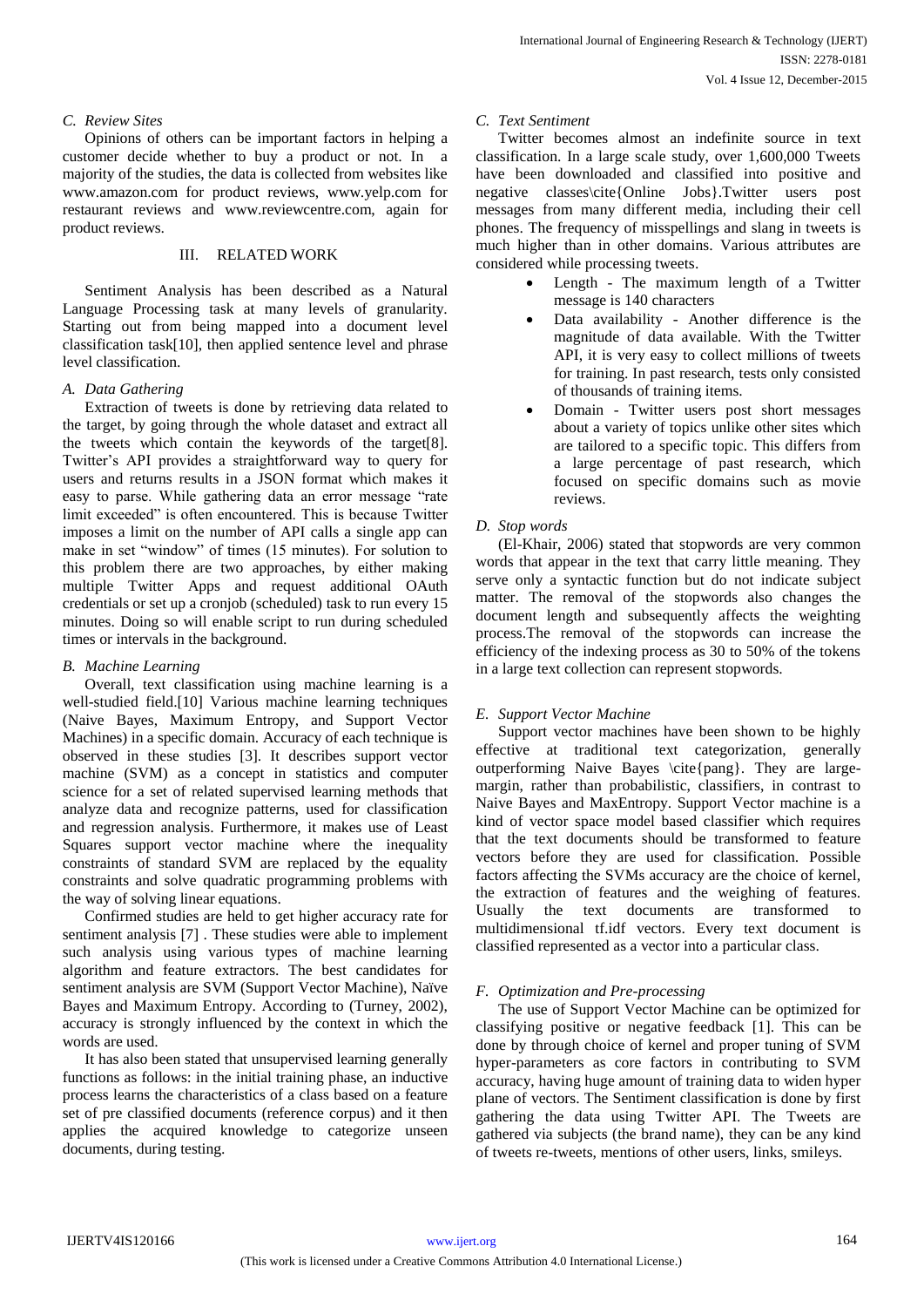The next stage is pre-processing stage where the sentiments that are gathered are filtered. It involves conversion of characters to lower case, detecting and removing any URLs or links in the tweet, removing username referred by @ symbol, punctuation and white space as they don't make any significant changes to the meaning of the tweet.

It also involves conversion of data into SVM format <label><index0>:<tf-idf><index1><tf-idf>...<indexn><tf-

idf>

## IV. APPLICATIONS OF SENTIMENT ANALYSIS

Sentiment Analysis finds its applications in a wide variety of fields like marketing of products, predicting the results of elections beforehand, by analyzing public sentiment. Online advertising has been increasing in recent times and Sentiment Analysis is largely used in this field. Guang Qiu(2010) focuses on Dissatisfaction oriented online advertising, whereas (Teng-Kai Fan, Chia-Hui Chang ,2011) focuses on Blogger-Centric Contextual Advertising.

For the purpose of identifying potential risks, companies need to collect and analyze information about the products and plans of their competitors. Competitive intelligence (Xu, 2011) makes use of sentiment analysis to extract and visualize comparisons and relations between products from customer reviews, with the inter dependencies among relations taken into consideration. This helps enterprises discover potential risks and then design new products and marketing strategies.

Other applications include online message sentiment filtering, mail sentiment classification, attitude analysis of authors of web blogs etc.

## V. EVALUATION OF PERFORMANCE

Most Sentiment Analysis algorithms would categorize the data into Positive / Neutral / Negative. So, the rule of thumb is to measure performance is whether the system categorized the data in accordance with the intuition of the user. This a very abstract as well as subjective problem, whose accuracy cannot be measured by plain mathematics. If yes, the system is accurate, else it is not. Essentially, this is more of an agreement rate, which can be expressed by

 $A = (No. of Expected Outcomes) / (Total No. of Runs).$ 

To evaluate the performance of sentiment classification, this paper has adopted precision, recall and F-Measure as a performance measure.

Recall (also known as sensitivity) is the fraction of relevant instances that are retrieved. It is the measure of completeness, or sensitivity, of a classifier. Higher recall indicates less false negatives, while lower recall indicates more false negatives. Recall improvement can often decrease precision because it gets increasingly harder to be precise as the sample space increases.

$$
Recall = \frac{number\ of\ correct\ positive\ predictions}{number\ of\ positive\ examples}
$$

Precision (also called positive predictive value) is the fraction of retrieved instances that are relevant. It is the measure of the exactness of a classifier. Higher precision indicates less false positives, while a lower precision indicates more false positives. It is often at odds with recall, as an easy way to improve precision is to decrease recall.

$$
Precision = \frac{number\ of\ correct\ positive\ predictions}{number\ of\ positive\ predictions}
$$

F-measure is a single metric which is a combination of precision and recall, which is the weighted harmonic mean of precision and recall.

$$
F-measure = \frac{2*Recall*Precision}{Recall+Precision}
$$

G-measure also is a measure evaluated with the combination of precision and recall, except unlike F-measure, it does not considers harmonic mean, instead it considers the geometric mean.

G-measure = 
$$
\sqrt{precision * recall}
$$

relevant elements